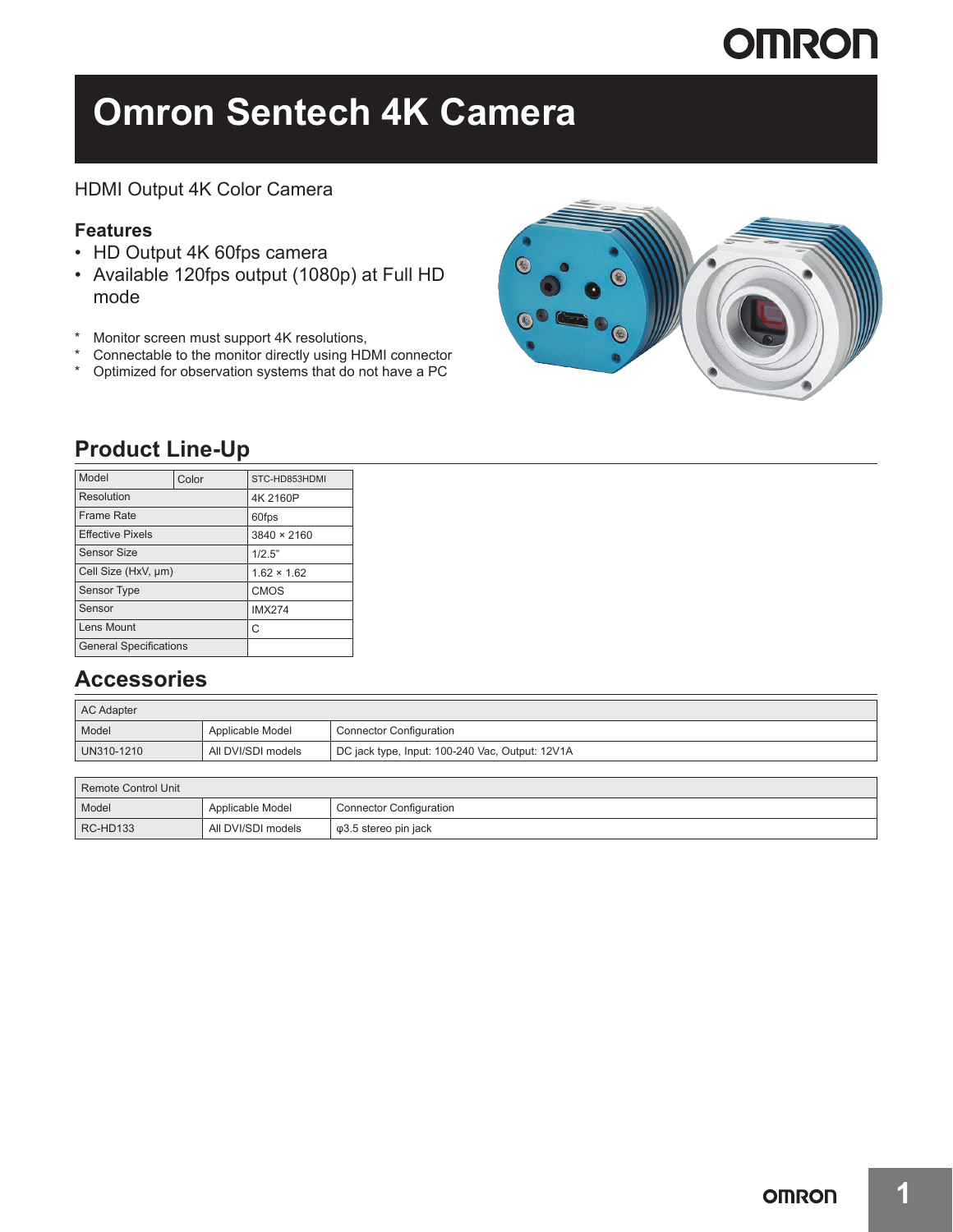## **External Connector Specification**

External Link Connectors HDMI connector: HDMI 2.0 compliant, power supply: MP121 equivalent, communications: φ3.5 stereo pin jack



## **Drawing Dimension**



**2**